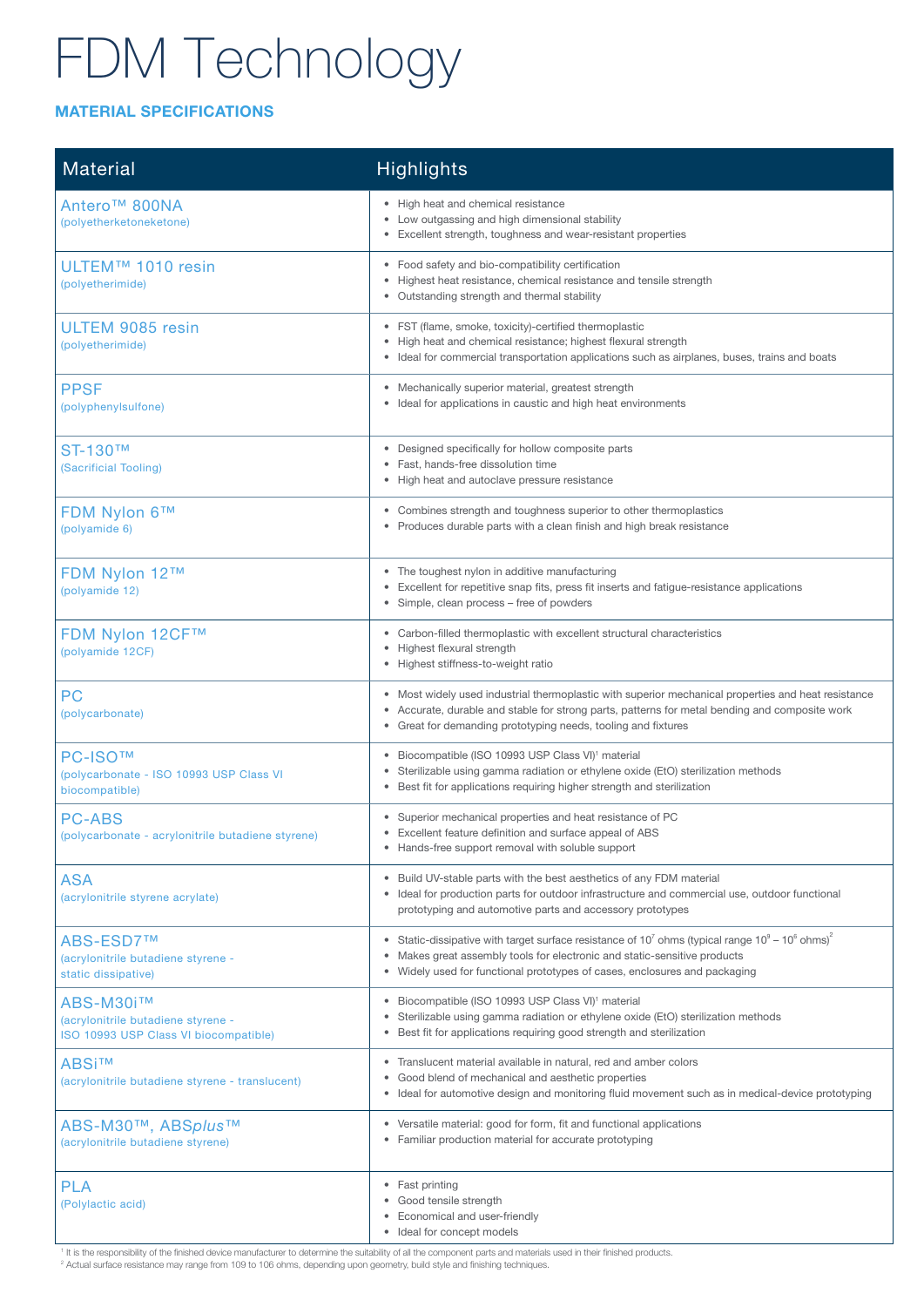FDM 3D Printers use a variety of engineering-grade thermoplastics to manufacture functional parts direct from digital data. FDM thermoplastics are environmentally stable, so overall shape and part accuracy don't change with ambient conditions over time, unlike the powders in competitive processes. Materials are easy to change on FDM 3D Printers, with no mess or complicated processes. When combined with FDM 3D Printers, FDM thermoplastics give you high-quality thermoplastic parts that are ideal for concept modeling, functional prototyping, manufacturing tools or production parts.

| Material:                                           | Antero 800NA                                                          | ULTEM 1010 resin                                       | ULTEM 9085 resin                                                                   | <b>PPSF</b>                             | ST-130                         |
|-----------------------------------------------------|-----------------------------------------------------------------------|--------------------------------------------------------|------------------------------------------------------------------------------------|-----------------------------------------|--------------------------------|
| <b>System</b><br>Availability                       | Fortus 450mc                                                          | Fortus 400mc<br>Fortus 450mc<br>Stratasys F900         | Fortus 400mc<br>Fortus 450mc<br>Stratasys F900                                     | Fortus 400mc<br>Stratasys F900          | Fortus 450mc<br>Stratasys F900 |
| Layer Thickness:                                    |                                                                       |                                                        |                                                                                    |                                         |                                |
| 0.013 inch<br>$(0.330$ mm)                          |                                                                       | $\mathsf X$                                            | $X^{10}$                                                                           | $X^3$                                   | $\mathsf X$                    |
| 0.010 inch<br>$(0.254$ mm)                          | X                                                                     | $\mathsf X$                                            | Χ                                                                                  | Χ                                       |                                |
| 0.007 inch<br>$(0.178$ mm)                          |                                                                       |                                                        |                                                                                    |                                         |                                |
| 0.005 inch<br>$(0.127$ mm)                          |                                                                       |                                                        |                                                                                    |                                         |                                |
| <b>Support</b><br><b>Structure</b>                  | Breakaway                                                             | Breakaway                                              | Breakaway                                                                          | Breakaway                               | Breakaway                      |
| Available<br><b>Colors</b>                          | Natural                                                               | Natural                                                | $\Box$ Tan<br><b>Black</b>                                                         | $\Box$ Tan                              | Natural                        |
| <b>Tensile</b><br><b>Strength</b><br>$(Ultimate)^2$ | $\overline{a}$                                                        | XZ: 11,735 psi (81 MPa)<br>ZX: 5400 psi (37 MPa)       | XZ: 9,950 psi (69 MPa)<br>ZX: 6,100 psi (42 (MPa)                                  | XZ: 8,000 psi (55 MPa)                  | N/A                            |
| <b>Tensile</b><br>Elongation <sup>2</sup>           | $\overline{\phantom{0}}$                                              | XZ: 3.3%<br>ZX: 1.3%                                   | XZ: 5.8%<br>ZX: 2.2%                                                               | XZ: 3.0%                                | N/A                            |
| <b>Flexural Stress</b>                              | $\overline{\phantom{0}}$                                              | XZ: 20,835 psi (144 MPa)<br>ZX: 11,184 psi (77 MPa)    | XZ: 16,200 psi (112 MPa)<br>ZX: 9,900 psi (68 MPa)                                 | XZ: 15,900 psi (110 MPa)                | N/A                            |
| IZOD Impact,<br>notched                             | $\overline{a}$                                                        | XZ: 0.8 ft-lb/in (41 J/m)<br>ZX: 0.4 ft-lb/in (24 J/m) | XZ: 2.0 ft-lb/in (120 J/m)<br>ZX: 0.9 ft-lb/in (48 J/m)                            | XZ: 1.1 ft-lb/in (59 J/m)               | N/A                            |
| <b>Heat Deflection</b><br>at 264 psi                | 147 °C (297 °F)                                                       | 213°C (415°F)                                          | 153°C (307°F)                                                                      | 189°C (372°F)                           | 108°C (226°F)                  |
| <b>Unique</b><br><b>Properties</b>                  | High strength, and heat and<br>chemical resistance, low<br>outgassing | Food-safety and<br>bio-compatibility<br>certification  | Flame, smoke, toxicity<br>(FST) certified, ULTEM 9085<br>Aerospace grade available | Highest heat and chemical<br>resistance | Sacrificial tooling            |

1 0.005 inch (0.127 mm) layer thickness not available for Stratasys F900.

2 See individual material spec sheets for testing details.

3 0.013 inch (0.330 mm) layer thickness for PPSF not available on Stratasys F900.

4 It is the responsibility of the finished device manufacturer to determine the suitability of all the

component parts and materials used in their finished products.

5 PC can attain 0.005 inch (0.127mm) layer thickness when used with SR-100 soluble support. 6 Annealed

7 Actual surface resistance may range from 109 to 106 ohms, depending upon geometry,

build style and finishing techniques.

<sup>8</sup> Available only on the Stratasys F123 Series

<sup>9</sup> Available only on the Stratasys F370 10 Available on Fortus 400mc and Stratasys F900

\* Available on Fortus Classic only.

\*\* Mechanical properties are measured on the Fortus systems and may vary with other printers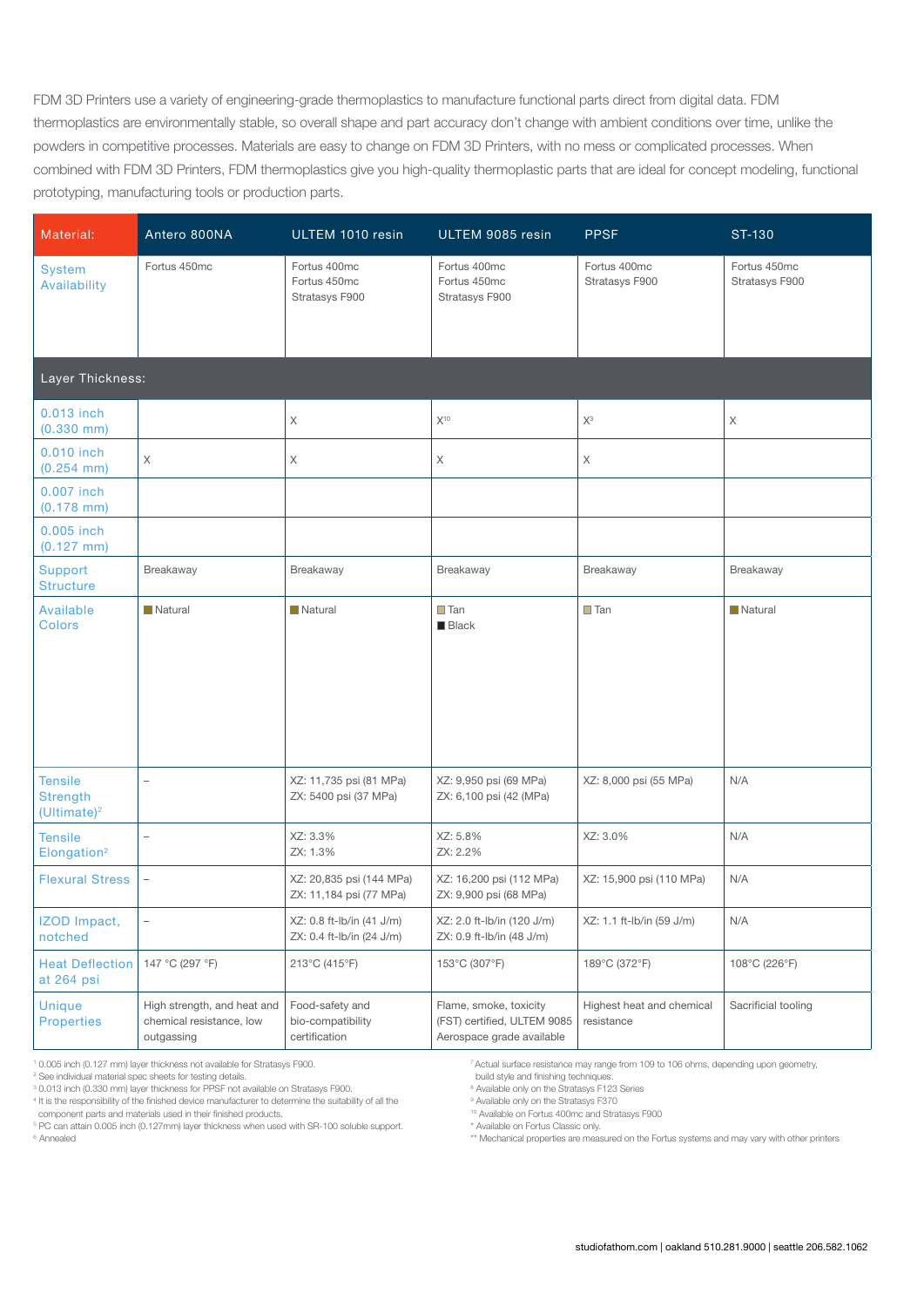#### MATERIAL SPECIFICATIONS

| Material:                                                    | FDM Nylon 6                                             | FDM Nylon 12                                                                   | FDM Nylon 12CF                                           | <b>PC</b>                                                                      | PC-ISO                                                         |
|--------------------------------------------------------------|---------------------------------------------------------|--------------------------------------------------------------------------------|----------------------------------------------------------|--------------------------------------------------------------------------------|----------------------------------------------------------------|
| <b>System</b><br>Availability                                | Stratasys F900                                          | Fortus 360mc<br>Fortus 380mc<br>Fortus 400mc<br>Fortus 450mc<br>Stratasys F900 | Fortus 450mc<br>Stratasys F900                           | Fortus 360mc<br>Fortus 380mc<br>Fortus 400mc<br>Fortus 450mc<br>Stratasys F900 | Fortus 380mc<br>Fortus 400mc<br>Fortus 450mc<br>Stratasys F900 |
| Layer Thickness:                                             |                                                         |                                                                                |                                                          |                                                                                |                                                                |
| 0.013 inch<br>$(0.330$ mm)                                   | Χ                                                       | X                                                                              |                                                          | X                                                                              | Χ                                                              |
| 0.010 inch<br>$(0.254$ mm)                                   | X                                                       | X                                                                              | X                                                        | X                                                                              | X                                                              |
| 0.007 inch<br>$(0.178$ mm)                                   |                                                         | X                                                                              |                                                          | X                                                                              | Χ                                                              |
| 0.005 inch<br>$(0.127$ mm)                                   |                                                         |                                                                                |                                                          | $X^{1,5}$                                                                      |                                                                |
| <b>Support</b><br><b>Structure</b>                           | Soluble                                                 | Soluble                                                                        | Soluble                                                  | Breakaway,<br>Soluble                                                          | Breakaway                                                      |
| Available<br><b>Colors</b>                                   | $\blacksquare$ Black                                    | $\blacksquare$ Black                                                           | $\blacksquare$ Black                                     | $\square$ White                                                                | $\square$ White<br><b>Translucent</b><br>Natural               |
| <b>Tensile</b><br><b>Strength</b><br>(Ultimate) <sup>2</sup> | XZ: 9,800 psi (67.6 MPa)<br>ZX: 5,300 psi (36.5 MPa)    | XZ: 6,650 psi (46 MPa)<br>ZX: 5,600 psi (38.5 MPa)                             | XZ: 10,960 psi (75.6 MPa)<br>ZX: 4,990 psi (34.4 MPa)    | XZ: 8,300 psi (57 MPa)<br>ZX: 6,100 psi (42 MPa)                               | XZ: 8,300 psi (57 MPa)                                         |
| <b>Tensile</b><br>Elongation <sup>2</sup>                    | XZ: 38%<br>ZX: 3.2%                                     | XZ: 30%<br>ZX: 5%                                                              | XZ: 1.9%<br>ZX: 1.2%                                     | XZ: 4.8%<br>ZX: 2.5%                                                           | XZ: 4%                                                         |
| <b>Flexural Stress</b>                                       | XZ: 14,100 psi (97.2 MPa)<br>ZX: 11,900 psi (82 MPa)    | XZ: 9,700 psi (67 MPa)<br>ZX: 8,800 psi (61 MPa)                               | XZ: 20,660 psi (142 MPa)<br>ZX: 8,430 psi (58.1 MPa)     | XZ: 13,000 psi (89 MPa)<br>ZX: 9,900 psi (68 MPa)                              | XZ: 13,100 psi (90 MPa)                                        |
| IZOD Impact,<br>notched                                      | XZ: 2.0 ft-lb/in (106 J/m)<br>ZX: 0.8 ft-lb/in (43 J/m) | XZ: 2.5 ft-lb/in (135 J/m)<br>ZX: 1 ft-lb/in (53 J/m)                          | XZ: 1.6 ft-lb/in (85 J/m)<br>ZX: 0.4 ft-lb/in (21.4 J/m) | XZ: 1.4 ft-Ib/in (73 J/m)<br>ZX: 0.5 ft-lb/in (28 J/m)                         | XZ: 1.6 ft-lb/in (86 J/m)                                      |
| <b>Heat Deflection</b><br>at 264 psi                         | 93°C (199°F)                                            | 82°C <sup>6</sup> (180°F) <sup>6</sup>                                         | 143°C (289°F)                                            | 127°C (261°F)                                                                  | 127°C (260°F)                                                  |
| <b>Unique</b><br><b>Properties</b>                           | Very high strength and<br>toughness combined            | Fatique-resistant, high<br>elongation at break                                 | Highest flexural strength of<br>any FDM material         | Strong<br>(tension)                                                            | ISO 10993 USP Class VI <sup>4</sup>                            |

1 0.005 inch (0.127 mm) layer thickness not available for Stratasys F900.

4 It is the responsibility of the finished device manufacturer to determine the suitability of all the

component parts and materials used in their finished products.

7 Actual surface resistance may range from 109 to 106 ohms, depending upon geometry, build style and finishing techniques.

<sup>8</sup> Available only on the Stratasys F123 Series

<sup>9</sup> Available only on the Stratasys F370

10 Available on Fortus 400mc and Stratasys F900

\* Available on Fortus Classic only.

\*\* Mechanical properties are measured on the Fortus systems and may vary with other printers

<sup>2</sup> See individual material spec sheets for testing details.

<sup>3</sup> 0.013 inch (0.330 mm) layer thickness for PPSF not available on Stratasys F900.

<sup>5</sup> PC can attain 0.005 inch (0.127mm) layer thickness when used with SR-100 soluble support. 6 Annealed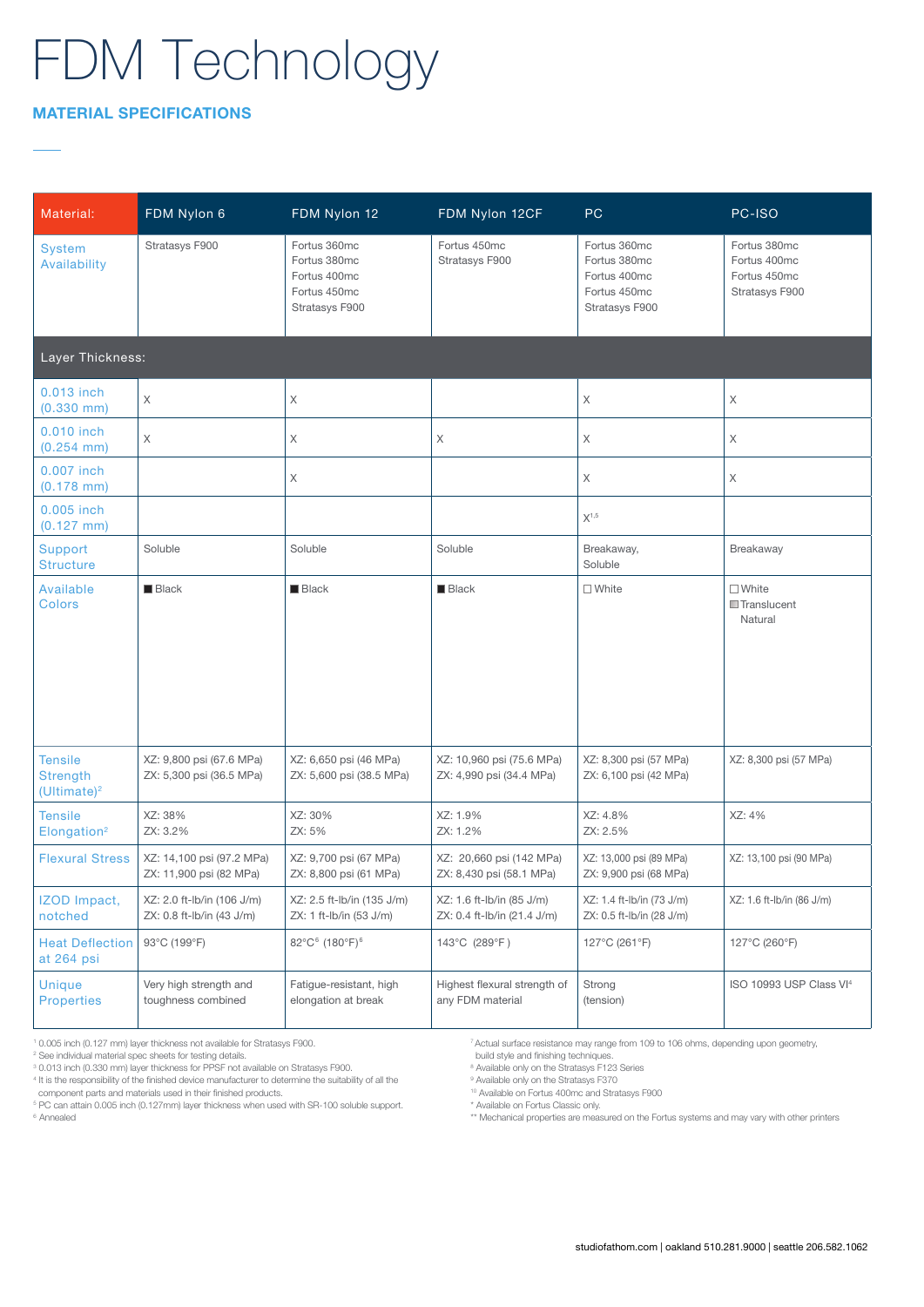### MATERIAL SPECIFICATIONS

| Material:                                           | PC-ABS                                                                                           | <b>ASA</b>                                                                                                                                                         | ABS-ESD7                                                                     | ABS-M30i                                                       |
|-----------------------------------------------------|--------------------------------------------------------------------------------------------------|--------------------------------------------------------------------------------------------------------------------------------------------------------------------|------------------------------------------------------------------------------|----------------------------------------------------------------|
| <b>System</b><br>Availability                       | Fortus 360mc<br>Fortus 380mc<br>Fortus 400mc<br>Fortus 450mc<br>Stratasys F370<br>Stratasys F900 | Fortus 360mc<br>Fortus 380mc<br>Fortus 400mc<br>Fortus 450mc<br>Stratasys F170<br>Stratasys F270<br>Stratasys F370<br>Stratasys F900                               | Fortus 380mc<br>Fortus 400mc<br>Fortus 450mc<br>Stratasys F900               | Fortus 380mc<br>Fortus 400mc<br>Fortus 450mc<br>Stratasys F900 |
| Layer Thickness:                                    |                                                                                                  |                                                                                                                                                                    |                                                                              |                                                                |
| 0.013 inch<br>$(0.330$ mm)                          | X                                                                                                | $\mathsf X$                                                                                                                                                        |                                                                              | $\mathsf X$                                                    |
| 0.010 inch<br>$(0.254$ mm)                          | $\mathsf X$                                                                                      | $\boldsymbol{\mathsf{X}}$                                                                                                                                          | X                                                                            | Χ                                                              |
| 0.007 inch<br>$(0.178$ mm)                          | X                                                                                                | X                                                                                                                                                                  | X                                                                            | Χ                                                              |
| 0.005 inch<br>$(0.127$ mm)                          | X <sup>1</sup>                                                                                   | X <sup>1</sup>                                                                                                                                                     |                                                                              | X <sup>1</sup>                                                 |
| <b>Support</b><br><b>Structure</b>                  | Soluble                                                                                          | Soluble                                                                                                                                                            | Soluble                                                                      | Soluble                                                        |
| Available<br><b>Colors</b>                          | <b>Black</b><br>$\Box$ White <sup>9</sup>                                                        | $\Box$ Ivory<br><b>Black</b><br>Dark Gray<br>Light Gray<br>$\square$ White<br>$\blacksquare$ Red<br>Orange<br><b>N</b> Yellow<br>$\blacksquare$ Green<br>Dark Blue | <b>Black</b>                                                                 | $\Box$ Ivory                                                   |
| <b>Tensile</b><br><b>Strength</b><br>$(Ultimate)^2$ | XZ: 5,900 psi (41 MPa)                                                                           | XZ: 4,750 psi (33 MPa)<br>ZX: 4,300 psi (30 MPa)                                                                                                                   | XZ: 5,200 psi (36 MPa)                                                       | XZ: 4,650 psi (36 MPa)                                         |
| <b>Tensile</b><br>Elongation <sup>2</sup>           | XZ: 6%                                                                                           | XZ: 9%<br>ZX: 3%                                                                                                                                                   | XZ: 3.0%                                                                     | XZ: 4%                                                         |
| <b>Flexural Stress</b>                              | XZ: 9,800 psi (68 MPa)                                                                           | XZ: 8,700 psi (60 MPa)<br>ZX: 6,900 psi (48 MPa)                                                                                                                   | XZ: 8,800 psi (61 MPa)                                                       | XZ: 8,800 psi (61 MPa)                                         |
| IZOD Impact,<br>notched                             | XZ: 3.7 ft-lb/in (196 J/m)                                                                       | XZ: 1.2 ft-lb/in (64 J/m)                                                                                                                                          | XZ: 0.5 ft-lb/in (28 J/m)                                                    | XZ: 2.6 ft-lb/in (139 J/m)                                     |
| <b>Heat Deflection</b><br>at 264 psi                | 96°C (205°F)                                                                                     | 91°C (196°F)                                                                                                                                                       | 82°C (180°F)                                                                 | 82°C (180°F)                                                   |
| <b>Unique</b><br><b>Properties</b>                  | Strong (impact)                                                                                  | UV stable with the best aesthetics<br>of any FDM material                                                                                                          | Static-dissipative,<br>target surface resistance of 107<br>ohms <sup>7</sup> | ISO 10993 USP<br>Class VI <sup>4</sup>                         |

1 0.005 inch (0.127 mm) layer thickness not available for Stratasys F900.

2 See individual material spec sheets for testing details. 3 0.013 inch (0.330 mm) layer thickness for PPSF not available on Stratasys F900.

4 It is the responsibility of the finished device manufacturer to determine the suitability of all the

component parts and materials used in their finished products.

5 PC can attain 0.005 inch (0.127mm) layer thickness when used with SR-100 soluble support. <sup>6</sup> Annealed

7 Actual surface resistance may range from 109 to 106 ohms, depending upon geometry,

build style and finishing techniques. 8 Available only on the Stratasys F123 Series

<sup>9</sup> Available only on the Stratasys F370 10 Available on Fortus 400mc and Stratasys F900

\* Available on Fortus Classic only.

\*\* Mechanical properties are measured on the Fortus systems and may vary with other printers